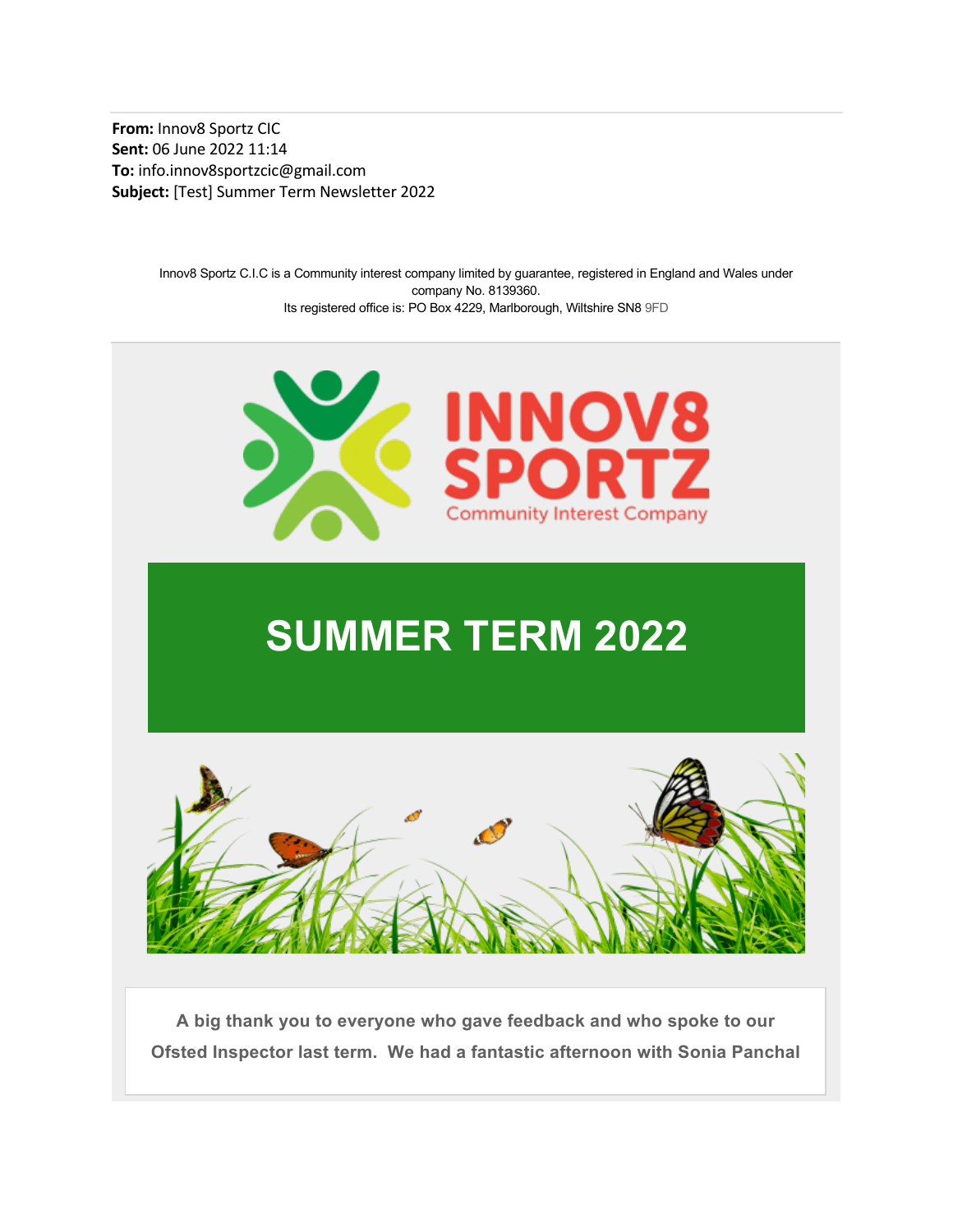and we got to show off what we do at Innov8 Sportz at Hungerford Primary!!

We have received the Inspector's draft report. We have to wait for the final copy before we can share it's contents. So watch this space!!

That afternoon our Inspector saw a typical session. There was a Lego activity going on where children were working together to make a palace out of Lego in celebration of the Queen's Jubilee. We practiced throwing, sprinting and hurdles events in our sports session. A wellbeing, sensory play activity was going on after sports. Some children were working on perfecting their 100 square skills. And the children had free choice from our resources, as always.

The Innov8 staff were proud to show our Inspector how curious, engaged and supportive of each other your children are!

Going into this last term of the academic year, we are likely to be spending more and more time outdoors. Please do give us a call on the setting mobile if you do not get an answer when you ring our doorbell.

> With our best wishes for a sunny Summer Term!! The Team at Innov8

#### SUMMER MULTISPORTS CAMP 2022 BOOKING NOW OPEN!!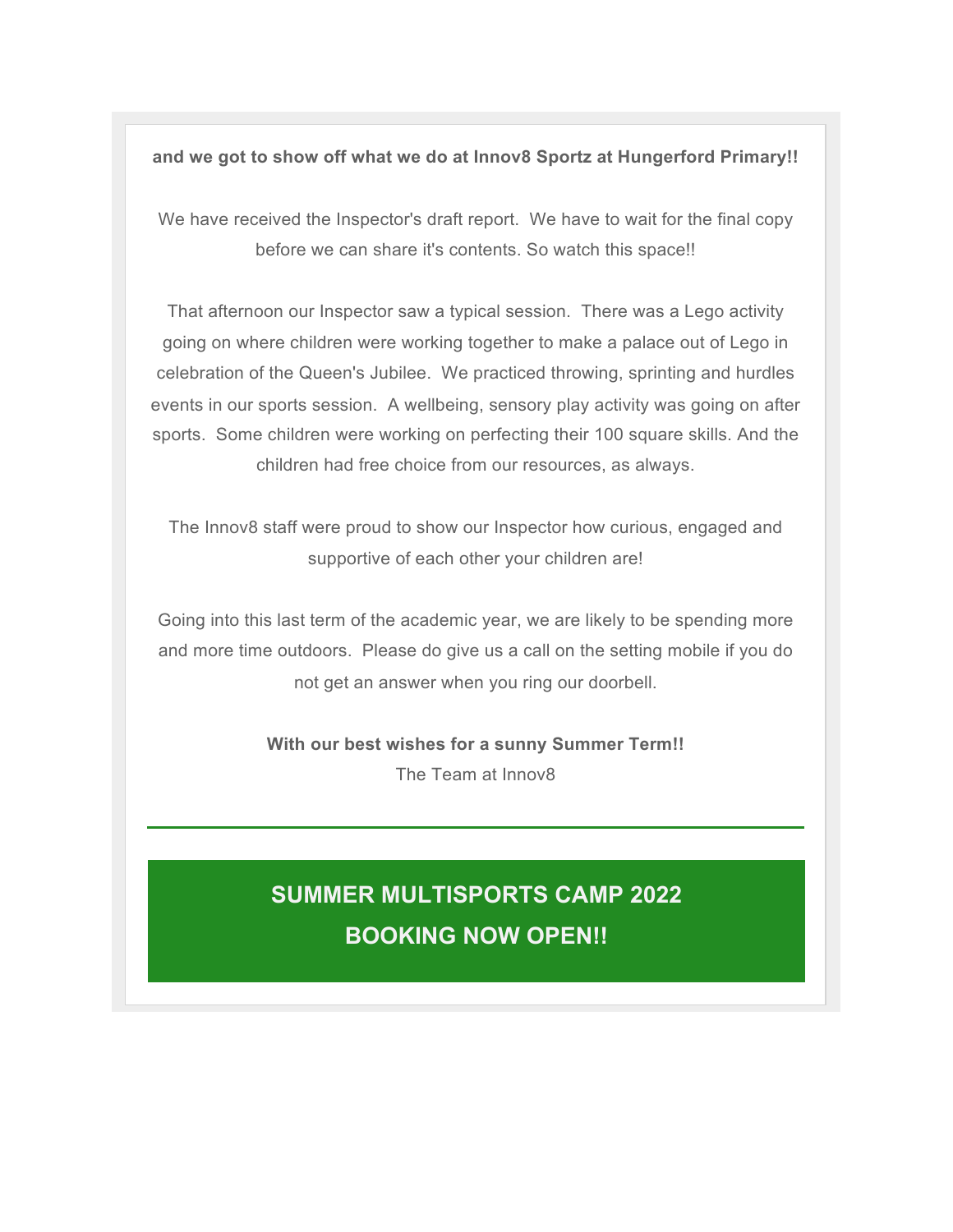

## **SUMMER 2022 MULTISPORTS CAMP HUNGERFORD**

## **WHEN**

**25 July to 19 August 2022** Mon-Fri, 8am-5pm

#### **WHERE Hungerford Primary Fairview Road, Hungerford RG17 OBT**

### **Full Day, 8am to 5pm, £30 School Day, 9am to 3pm, £25**

#### **Register at:** http://www.innov8sportzcic.co.uk/summermultisports-camp-hungerford-2022/ **Website:** www.innov8sportzclc.co.uk



#### **CHILDCARE VOUCHERS ACCEPTED**

#### **WEAR LOOSE CLOTHING AND TRAINERS**

**SNACKS** PROVIDED

FULLY **OUALIFIED AND DBS CHECKED STAFF** 



For more information and to make a booking, click on the link below: